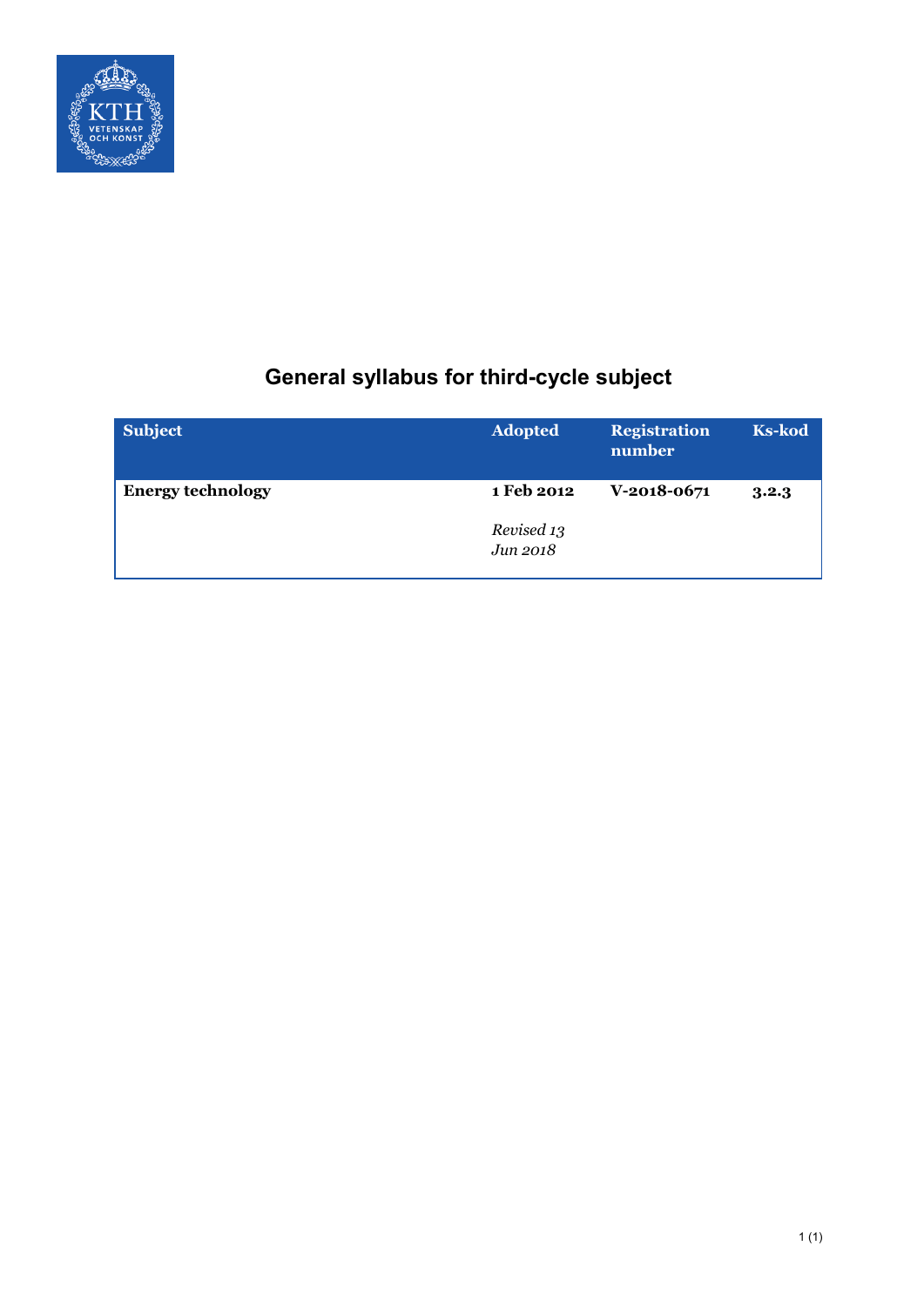# **General syllabus**

## *Adopted by the faculty council/education committee: 1 Feb 2012*

*Revised: 13 Jun 2018*

# **Subject title in Swedish (and English translation)**

*State also whether the subject has specialisations.*

Energiteknik (Eng. EnergyTechnology)

# **Subject description – Main content of the programme**

## **Scientific area**

Energy supplies have become a crucial issue in human existence. Over the past 150 years, there has been a vast change. Energy is no longer supplied by the muscles of animals and beasts of burden. Instead, it is sourced from stored, finite resources in the form of fossil fuels and uranium. This has resulted in fantastic improvements in living conditions for large parts of the world's population. However, it has also led to problems.

Along with other human activities, the use of fossil fuels has increased the level of carbon dioxide in the atmosphere and, thereby, led to climate warming. Finite resources that can be extracted cheaply are now also becoming exhausted. This will inevitably lead to higher prices for all forms of energy. Consequently, both the production (conversion) and the use of energy will have to be more efficient.

The overall objective of research at the Department of Energy Technology is to contribute to solving the above problems. Embracing both general system studies (e.g. the development of components for energy systems) and studies of the phenomena and processes involved in energy conversion, our research can cover a wide field.

#### **The third-cycle subject area includes:**

- Technical and socioeconomic studies of energy systems at both wide (international, national) and local levels.
- Methods, systems and components for energy conversion not only from primary energy into work, electricity and heat, but also from work, electricity and heat into the utilities demanded by society.
- Physical phenomena arising in energy conversion processes.
- Methods for limiting the environmental impact of energy conversion processes. These include the exploitation of "flowing energy sources" (sun, wind, water) and methods for increasing the efficiency of energy use.

# **Programme objectives based on Sweden's Higher Education Ordinance, Annex 2 – Qualifications Ordinance**

*Each doctoral student's individual study plan shall be designed to guarantee the possibility of attaining the qualitative targets in the Higher Education Ordinance and KTH's objectives. Attainment shall be evaluated for each individual doctoral student. This shall be done annually by monitoring the individual study plan. The latter shall comment on how, vis-à-vis the goals (i.e. targets and objectives), the programme's courses and thesis work achieve progression. Other activities (e.g. supervision and outward-oriented operations in line with education and public outreach) shall also be factored into this.*

*State the programme elements for promoting goal attainment. Other details are to be given in an appendix to the subject's study plan.*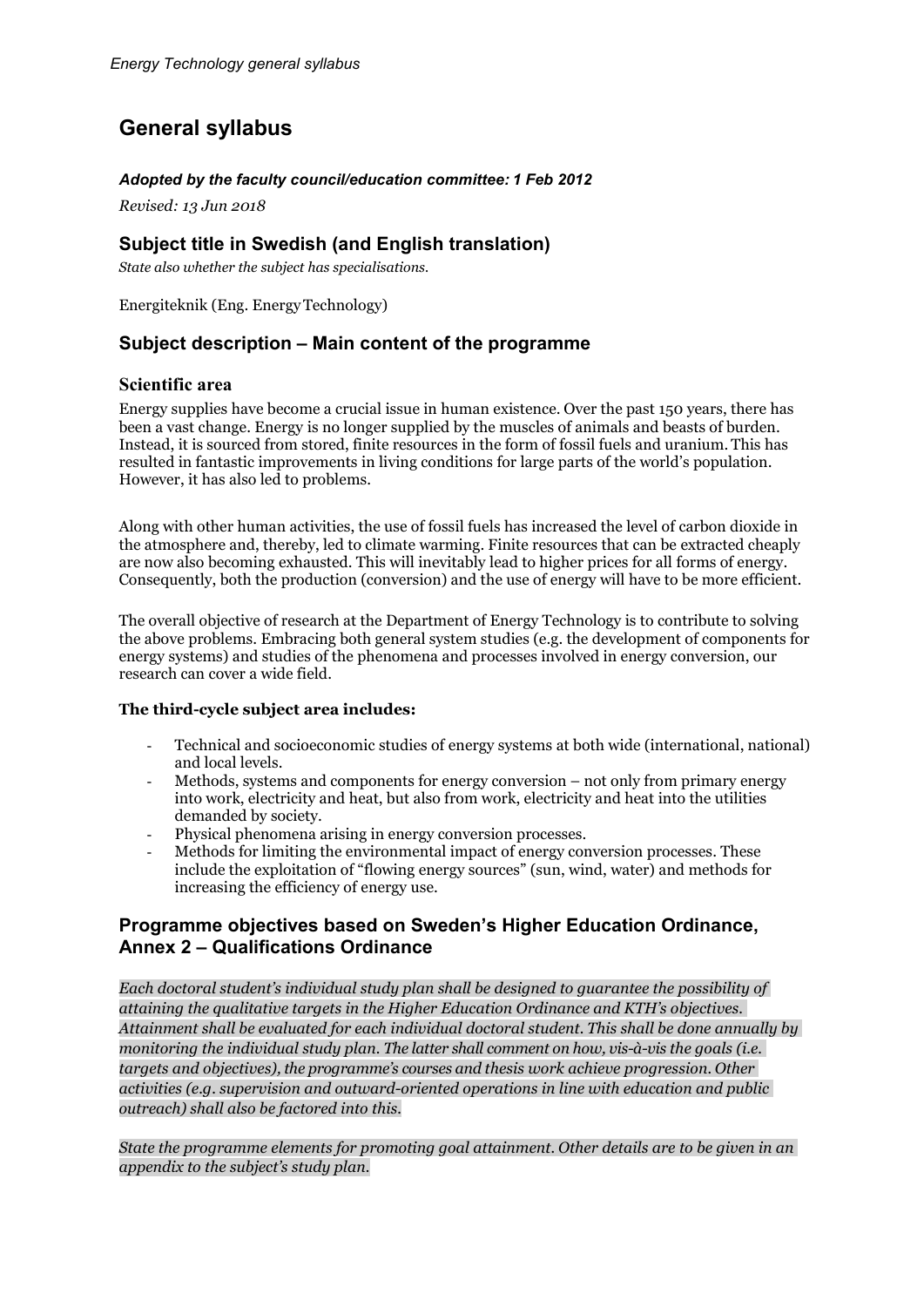#### *Knowledge and understanding*

*For a Degree of Doctor, the doctoral student shall demonstrate:* - *Wide expertise in, and a systematic understanding of, the research domain; and, deep and current specialist knowledge in a delimited part of the research domain.*

#### - *Familiarity with scientific methodology in general and the specific research domain's methods in particular.*

*Demonstrate: wide expertise in, and a systematic understanding of, the research domain; and, deep and current specialist knowledge in a delimited part of the research domain*. It is considered that this goal is attained by, for example: taking part in third-cycle courses; and, reading and following relevant scientific literature. Goal attainment can be checked via, for example: the writing of scientific papers (in the form of submissions for conferences and journals) and the doctoral thesis; and, the presentation and discussion (at conferences and seminars) of own and others' research results.

*Demonstrate familiarity with scientific methodology in general and the specific research domain's methods in particular.* It is considered that this goal is attained and checked via, for example: taking part in relevant third-cycle courses; and, in thesis work and scientific papers, identifying and using current (for the area) methods in solving proposed research issues.

## *Skills and abilities (communication ability included therein)*

*For a Degree of Doctor, the doctoral student shall:*

- *Demonstrate an aptitude for scientific analysis and synthesis, as well as for independent critical examination and assessment of new and complex phenomena, issues and situations.* - *Demonstrate an ability to critically, independently, creatively and with scientific precision identify and formulate issues as well as plan and use appropriate methods to conduct research and other advanced assignments within given time frames and examine and evaluate this work.*

- *Via a thesis, demonstrate an ability to significantly contribute, through own research, to knowledge development.*

- *Demonstrate an ability, in both national and international contexts, to authoritatively present and discuss, orally and in writing, research and research results in dialogues with the scientific community and society in general.*

- *Demonstrate an ability to identify further knowledge needs.*

- *Demonstrate the potential (within research, education and other advanced, professional contexts) to contribute to societal development and others' learning.*

*Demonstrate an aptitude for scientific analysis and synthesis, as well as for independent critical examination and assessment of new and complex phenomena, issues and situations.* It is considered that this goal is attained and checked via, for example, having: identified not previously observed phenomena and, as a result thereof, proposed new research issues; contributed a scientific explanation; and, drawn relevant conclusions in scientific papers and conference submissions that the doctoral student has written/co-written.

*Demonstrate an ability to critically, independently, creatively and with scientific precision identify and formulate issues as well as plan and use appropriate methods to conduct research and other advanced assignments within given time frames and examine and evaluate this work.* It is considered that this goal is attained and checked via, for example: critical examination of work in the domain (summarised in the scientific papers that the doctoral student has written/co-written and in the licentiate/doctoral thesis); and, based on the foregoing knowledge, appropriate choice of methodology for solving proposed research issues. The final assessment of goal attainment here is made by the examining committee at the public defence of the thesis.

*Via a thesis, demonstrate an ability to significantly contribute, through own research, to knowledge development.* It is considered that this goal is attained and checked via a thesis approved by an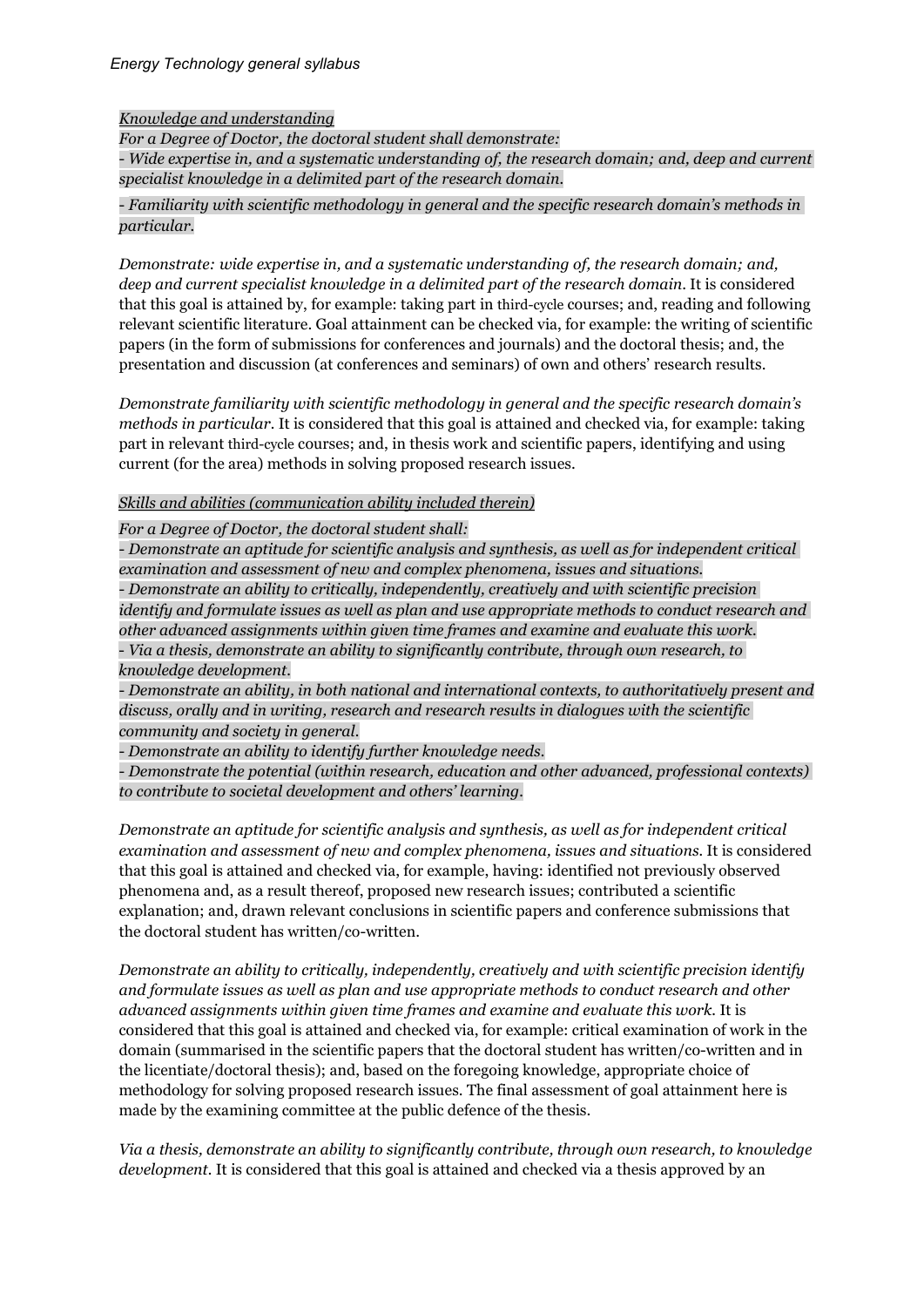examining committee.

*Demonstrate an ability, in both national and international contexts, to authoritatively present and discuss, orally and in writing, research and research results in dialogues with the scientific community and society in general.* It is considered that this goal is attained via, for example: presentations at scientific conferences; and/or presentations in an industrial context; and/or, the transferring of knowledge to industrial partners. It is considered that it is attained and checked via a thesis that is defended in public and approved by an examining committee.

*Demonstrate an ability to identify further knowledge needs.* It is considered that this goal is attained via, for example, the need for new knowledge having been identified and having led to proposals for new research. To a certain extent, this is documented in scientific papers and should be discussed in the thesis.

*Demonstrate the potential (within research, education and other advanced, professional contexts) to contribute to societal development and others' learning.* It is considered that this goal is attained via, for example: teaching in first and second-cycle education or in company presentations; contributing to supervision of degree projects; or, transferring knowledge to any industrial partners.

## *Judgement and approach*

*For a Degree of Doctor, the doctoral student shall:*

- *Demonstrate intellectual independence and scientific probity as well as an ability to assess research ethicality.*

- *Demonstrate specialised insight into the possibilities and limitations of the discipline, its societal role and the responsibility people bear for how it is used.*

*Demonstrate intellectual independence and scientific probity as well as an ability to assess research ethicality.* It is considered that this goal is attained via ethical aspects having been assessed and discussed with the supervisor (to the extent that this has been relevant in selecting and framing research problems). A case in point is collaborations with the military industry. The impact the research results will have on society in general should be discussed when selecting a research project. Intellectual independence is made evident through the research student's own initiatives being clearly explained in the thesis. Scientific probity is checked via, for example, the plagiarism check to which the thesis is subjected.

*Demonstrate specialised insight into the possibilities and limitations of the discipline, its societal role and the responsibility people bear for how it is used.* By taking part in and monitoring discussions and debates in the local scientific environment (the department) and in a wider context.

## *Sustainable development*

*For a Degree of Doctor, the doctoral student shall:*

*- Demonstrate knowledge of, and an ability to make, relevant environmental and ethical decisions in order to be able to contribute to sustainable societal development.*

*Demonstrate knowledge of, and an ability to make, relevant environmental and ethical decisions in order to be able to contribute to sustainable societal development.* Doctoral students shall be made aware of how knowledge in the energy field (the Energy Technology third-cycle subject area) can be used to contribute to the development of an ecologically, technically, socially and economically sustainable society. As an element in third-cycle education, all the doctoral programme's doctoral students shall acquire knowledge and insights of and into sustainability issues, in particular: questions regarding the definition and implications of sustainability; and, the links to economic and institutional issues when planning, financing and managing various energy systems. It shall be possible for doctoral students to have sustainable development as a main or subsidiary theme of their thesis projects. All doctoral students shall be examined on course components relating to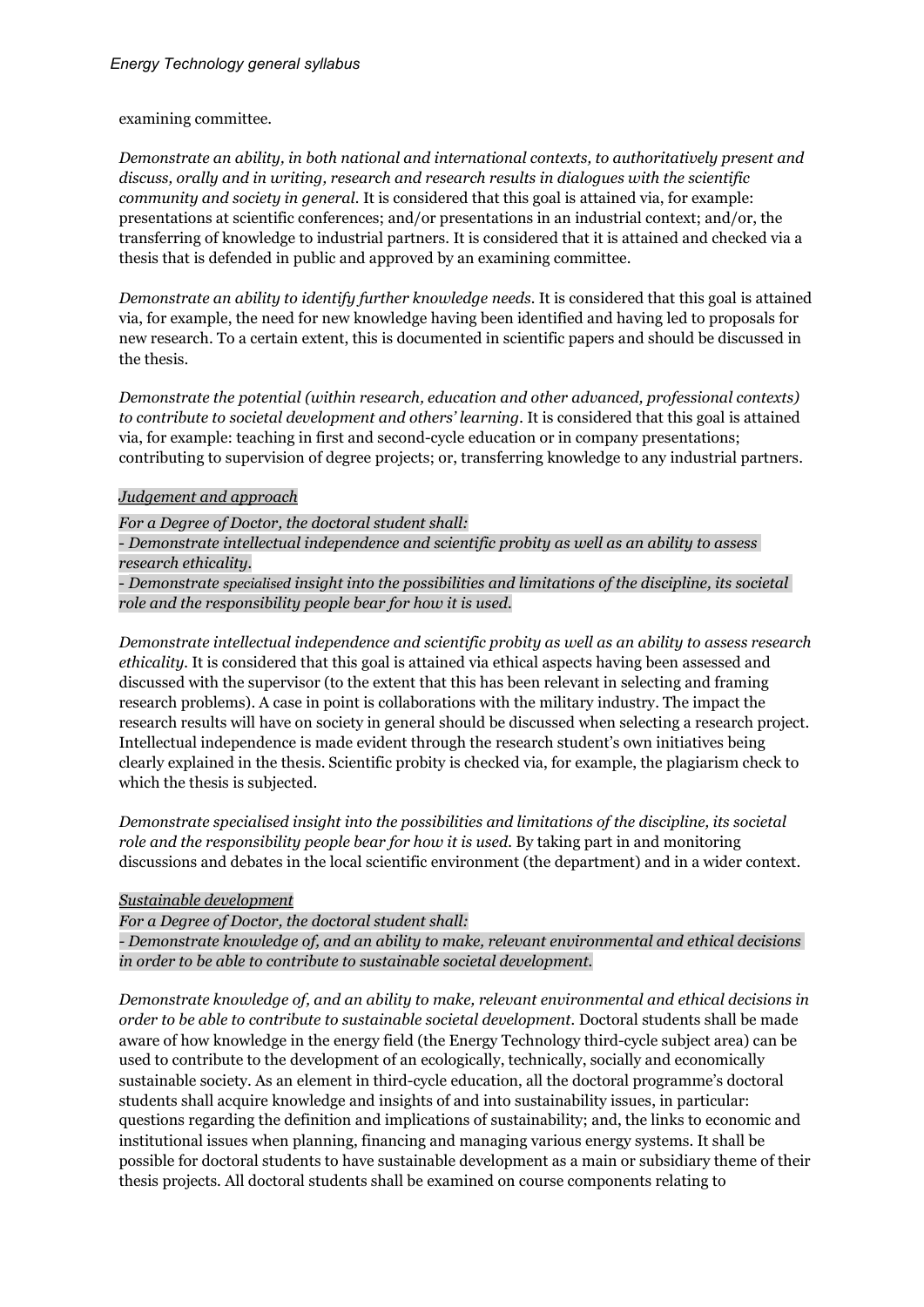sustainability issues. Additionally, opportunities for further specialisation in the field shall be reinforced by sustainability issues being taken up in the programme's standard course offerings. Doctoral students shall be encouraged, and offered opportunities, to participate in external conferences and seminars where sustainable development issues are discussed. Doctoral students shall be given the opportunity to influence how sustainable development issues are taken up in their programme.

# **No specialisation**

*(If the subject offers specialisations, the content below is to be repeated, as necessary, in its entirety for each specialisation.)*

# **Specific entry requirements**

*Subject knowledge requirements and any language requirements are to be entered here.*

In accordance with § 40 of chap. 7 of the Higher Education Ordinance, the imposed specific entry requirements shall be absolutely essential for the student to be able to benefit from the programme. The requirements may relate to:

1. Knowledge from higher education study courses and programmes (or equivalent).

2. Special professional experience.

3. Necessary language ability or anything else made necessary by the programme.

At KTH, specific entry requirements relate to the requirement for prior knowledge of specific importance to the third-cycle subject in question. Specific entry requirements may be successful completion of the first and second-cycle study courses and programmes necessary (in a certain subject and at a certain level or of a certain scope) for it to be possible to undertake third-cycle education. Additionally, the student may be required to have a level of English that enables assimilation of the compulsory literature in English and, if necessary, writing and defending of a thesis in English. Requirements in respect of Swedish may be imposed. At selection, applicants are assessed on the basis of the specific project's requirements.

The programme is primarily directed towards recruiting Swedish and foreign graduate engineers (MSc level) specialising in energy technology (or equivalent). Owing to the programme's multidisciplinary nature, students from other technical or non-technical backgrounds may be considered for certain projects.

# **Selection rules**

Admission of students to third-cycle education is decided by the dean/head of the school. The selection basis is the degree of ability to benefit from third-cycle education. In the first instance, selection is based on documented material cited by the applicant. Other decision inputs such as applicant interviews and contacts with previous higher education institutions may also be important. Suitability for third-cycle education is determined by considering: grades; earlier activities; interests; and, capacity for independent judgement and critical analysis. At admission, a finance plan shall be presented. This shall be approved by a head of department and for the full length of the doctoral student's programme (licentiate or doctorate).

## **General entry requirements**

Under § 39 of chap. 7 of the Higher Education Ordinance, the general entry requirements are satisfied by those who have:

1. a second-cycle qualification;

2. fulfilled course requirements for at least 240 higher education credits (HECs), at least 60 of these being second-cycle; or,

3. in some other way, at home or abroad, acquired largely equivalent knowledge.

#### **Foreign higher education**

When assessing applicants with foreign higher education qualifications, the study courses and programmes that satisfy general entry requirements for entry to third-cycle education in the country in question should, in most cases, also satisfy general entry requirements for entry to third-cycle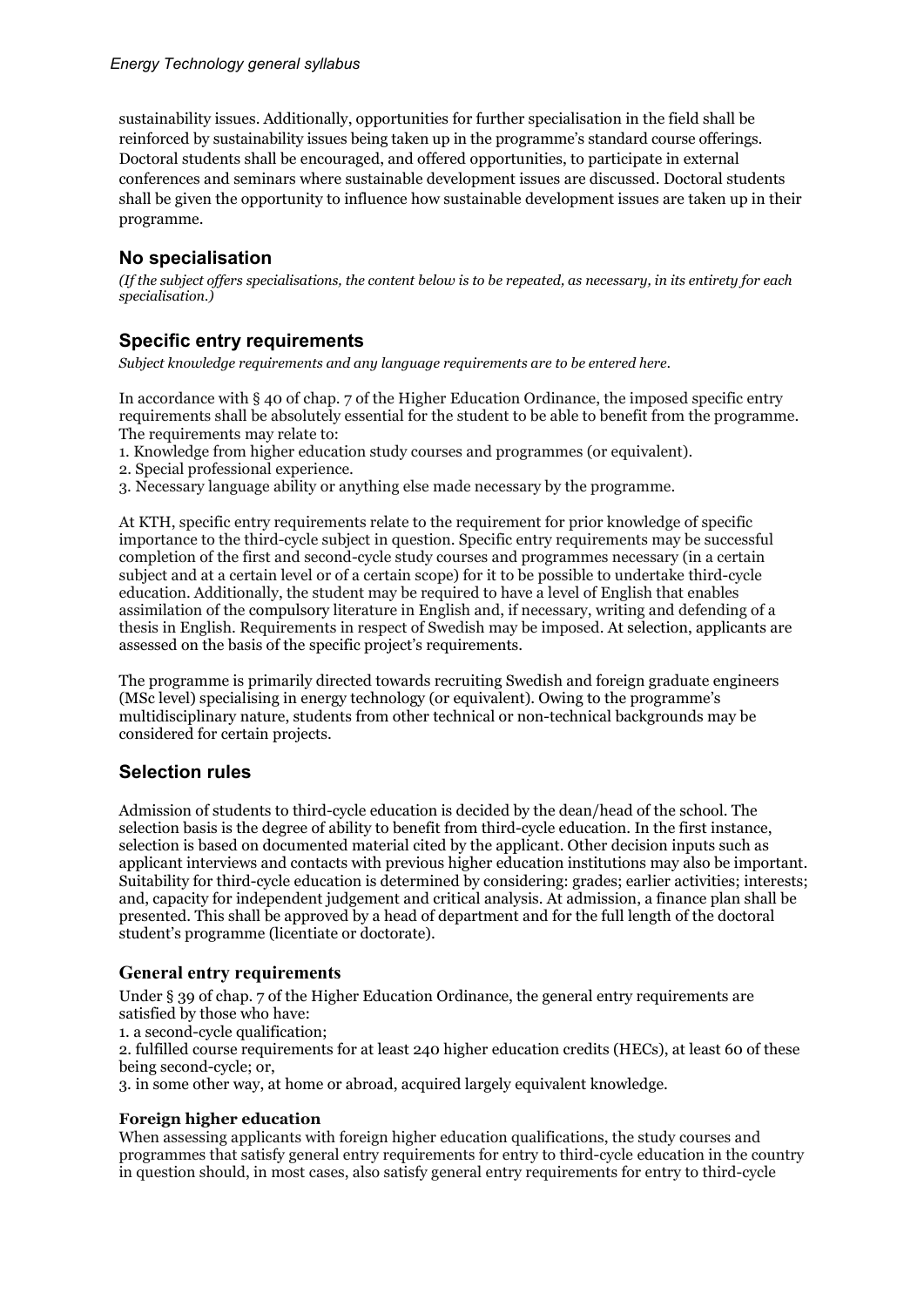education at KTH. Where the educational system differs so significantly from Sweden's, or where there is doubt as to the quality of the educational system, the admissions group of the Swedish Council for Higher Education and/or KTH should be approached. Knowledge of, amongst other things, the university or university college where the applicant gained a first-cycle qualification is of great value in determining equivalence.

## **Content and examination of the course component**

A Degree of Doctor requires 240 HECs, the course component providing at least 60 of these. Courses and thesis work included in a Degree of Licentiate may also have their credits transferred to a Degree of Doctor.

## **Higher education requirements**

#### **Degree of Doctor**

*The award of a Degree of Doctor requires 240 HECs. The thesis shall provide at least 120 HECs in this.*

Thesis

#### *Quality and any other thesis requirements.*

Thesis work is a compulsory part of third-cycle education. Said work is aimed at the doctoral student developing an ability to make independent contributions to research and the scientific community. The thesis can be written either as a monograph or as a compilation of scientific papers. In this latter case, the thesis shall have a separately edited, introductory summary.Irrespective of form, the thesis is assessed as an entirety.

A doctoral thesis can build on a licentiate dissertation.

The thesis shall normally be written in English or Swedish (Swedish theses require special permission from the School of Industrial Engineering and Management).

#### *Doctoral thesis*

A Degree of Doctor requires 240 HECs, the course component providing at least 60 of these. Courses and thesis work included in a Degree of Licentiate may also have their credits transferred to a Degree of Doctor. The doctoral thesis shall be presented and defended publicly in accordance with KTH's regulations. The thesis is assessed by a KTH appointed examining committee comprising three or five members.

A thesis for a Degree of Doctor shall include new theoretical or empirical research results that, in the chosen subject area, the doctoral student has developed via theoretical or empirical research projects. It shall also include an overview of earlier research in the chosen subject area and shall position the doctoral student's contribution in relation to earlier research. Regardless of whether the doctoral thesis is presented as a monograph or as a compilation of scientific papers, it shall be of such quality that it is assessed to contain at least four publishable, peer-reviewed scientific papers.

Besides a summarising and introductory chapter of, as a rule,  $50 - 80$  pages, a compilation thesis shall normally include at least four scientific papers of a quality allowing publication in internationally recognised, scientific journals. The doctoral student shall normally be the first author of at least four publishable scientific papers. Additionally, by the time of the public defence, at least three papers must have been published/accepted for publication.

#### **Quality review**

The programme includes active participation in the research seminars at the Department of Energy Technology. During his/her programme, each doctoral student shall, besides participating in internal working seminars, also present his/her research at a minimum of two official programme seminars: 1. Licentiate seminar or the "midway" seminar (roughly halfway).

2. "Final" seminar (when it is assessed there are  $3 - 6$  months to the public defence).

All doctoral students and researchers associated with the subject study plan are invited to participate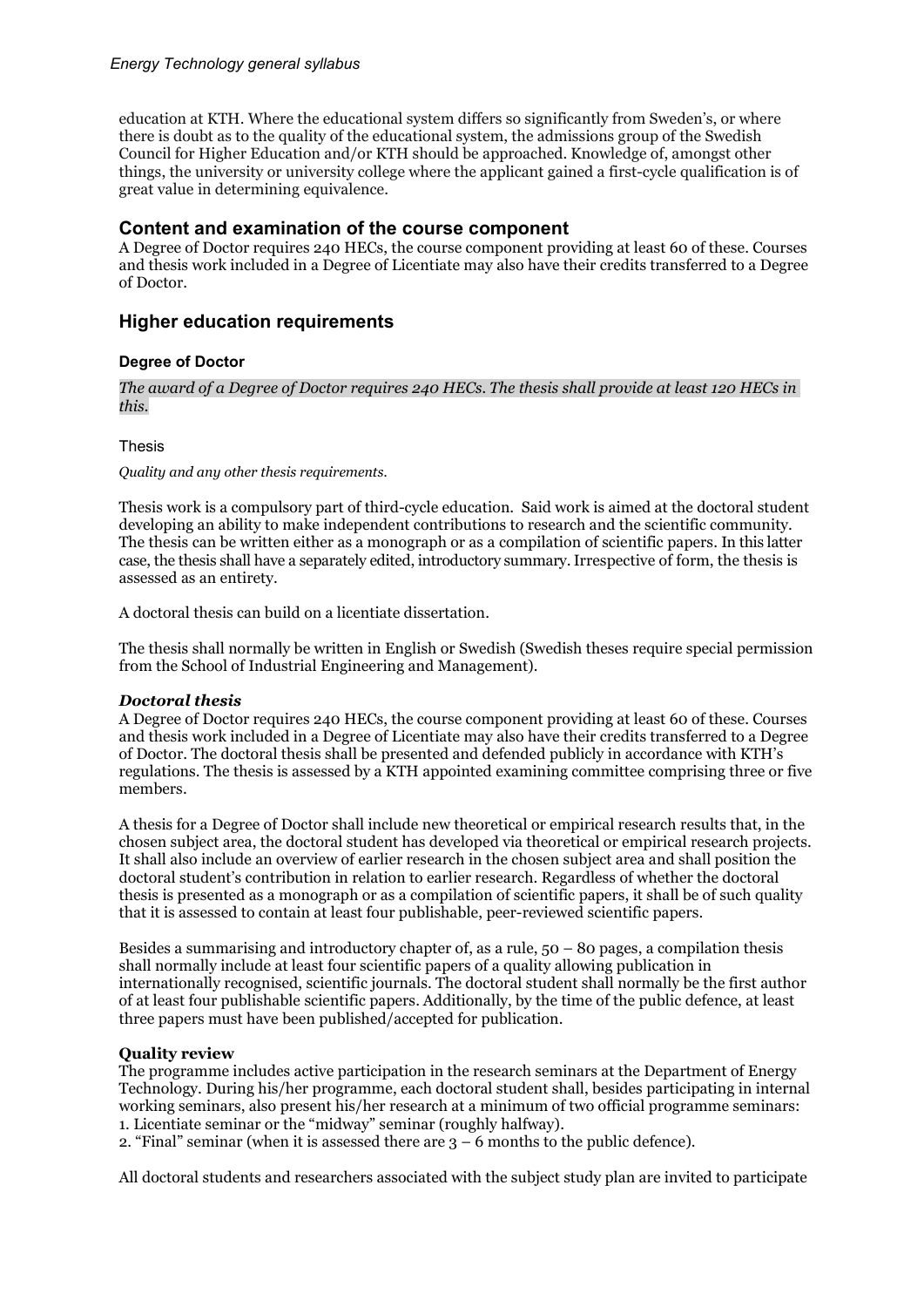in these seminars. At each seminar, the manuscript is reviewed by an expert, external reviewer who is not involved in the doctoral student's work. Each seminar is chaired by someone from the supervisor assembly (but not the doctoral student's principal or assistant supervisor). The invitees shall have received copies of written documentary input at least one week before the seminar. At licentiate and final seminars, the reviewer shall have a Degree of Doctor (and, preferably, docent qualifications).

#### **Midway seminar**

Even if a Degree of Doctor is the ultimate goal, research students are expected to normally take a Degree of Licentiate. Where the principal supervisor and the doctoral student agree that a Degree of Licentiate shall not be taken, a midway seminar shall be held when the doctoral student has satisfied half the requirements for a Degree of Doctor. An external expert reviewer shall be invited to this seminar. Achieved results and the planned direction of further work shall both be presented at the seminar. The external reviewer shall give a written opinion of the work that has been done and a recommendation as regards the planned continuation.

#### **Final seminar**

Before finalising the doctoral thesis, the doctoral student shall present his/her manuscript at a final seminar. This final seminar is part of the quality review of the subject study plan and aims to ensure that the doctoral thesis is of a high scientific quality. The final seminar uses what is judged to be the next last version of the thesis manuscript. This means that the thesis is entire, if not yet finalised. The seminar is held when the principal supervisor assesses that there is  $3 - 6$  months' work before the public defence. An internal or external, independent reviewer who has not previously been involved in the doctoral student's thesis work is invited to the seminar. The reviewer should, preferably, have docent qualifications.

The final seminar shall be announced to all supervisors and doctoral students in the programme.

The seminar is to be chaired by someone from the programme's supervisor assembly (but not the doctoral student's principal or assistant supervisor).

After thesis presentation and questioning, the group of supervisors (at least three in addition to supervisor and assistant supervisor) comes together. The content and quality of the thesis is discussed at this meeting. The principal supervisor speaks in favour of the thesis being ready for defence. As the internal/external quality reviewer, the expert reviewer give his/her approval, possibly with certain reservations regarding changes in the thesis. If the group finds that the thesis satisfies the quality standards, the supervisor is urged to continue the process towards defence.

#### Courses

A Degree of Doctor in the subject requires 60 HECs from courses.

#### **Degree of Licentiate**

*The award of a Degree of Licentiate requires at least 120 HECs. An academic paper shall provide at least 60 HECs in this.*

#### Academic paper

*Quality and any other academic paper requirements.*

Work on an academic paper is a compulsory part of third-cycle education. Said work is aimed at the doctoral student developing an ability to make independent contributions to research and the scientific community.

The academic paper can be written either as a monograph or as a compilation of scientific papers. In this latter case, the academic paper shall have a separately edited, introductory summary. Irrespective of form, the academic paper is assessed as an entirety.

The academic paper shall normally be written in English or Swedish (Swedish academic papers require special permission from the School of Industrial Engineering and Management).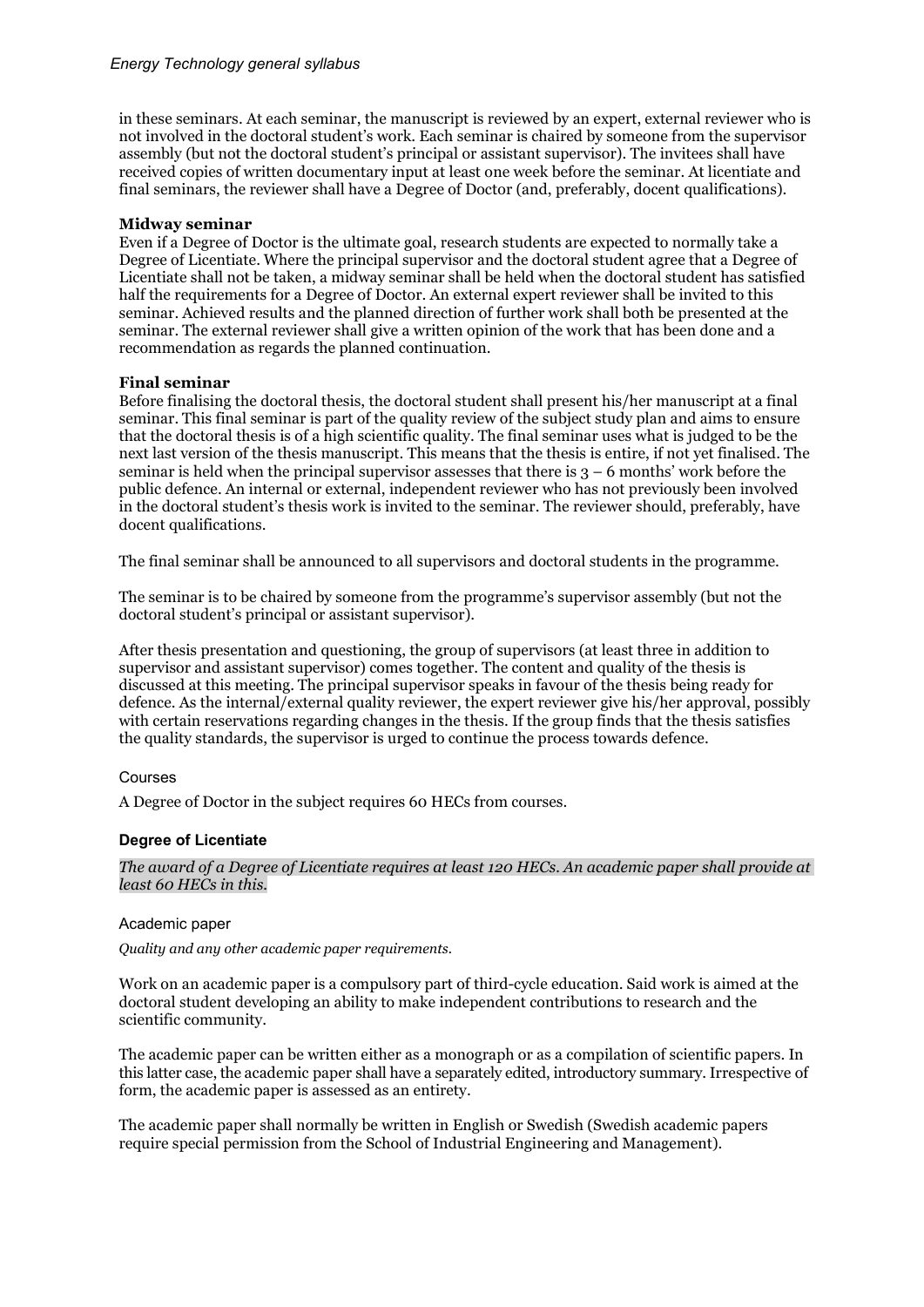#### **Licentiate dissertation**

A Degree of Licentiate requires 120 HECs, the course component providing at least 30 of these.

An academic paper for a Degree of Licentiate shall include an application of existing scientific knowledge that, via theoretical or empirical research projects, the student has developed in a new area. It shall also include an overview of earlier research in the chosen subject area and shall position the doctoral student's contribution in relation to earlier research.

Regardless of whether the licentiate dissertation is presented as a monograph or as a compilation of scientific papers, it shall be of such quality that it is assessed to correspond to at least two publishable, peer-reviewed scientific papers.

After approval by the principal supervisor, the academic paper is to be presented at a public seminar with an external reviewer in accordance with KTH's regulations. The doctoral student shall normally be the first author of at least two publishable scientific papers. Additionally, by the time of the presentation, at least one paper must have been published/accepted for publication.

#### Courses

A Degree of Licentiate in the subject requires 30 HECs from courses.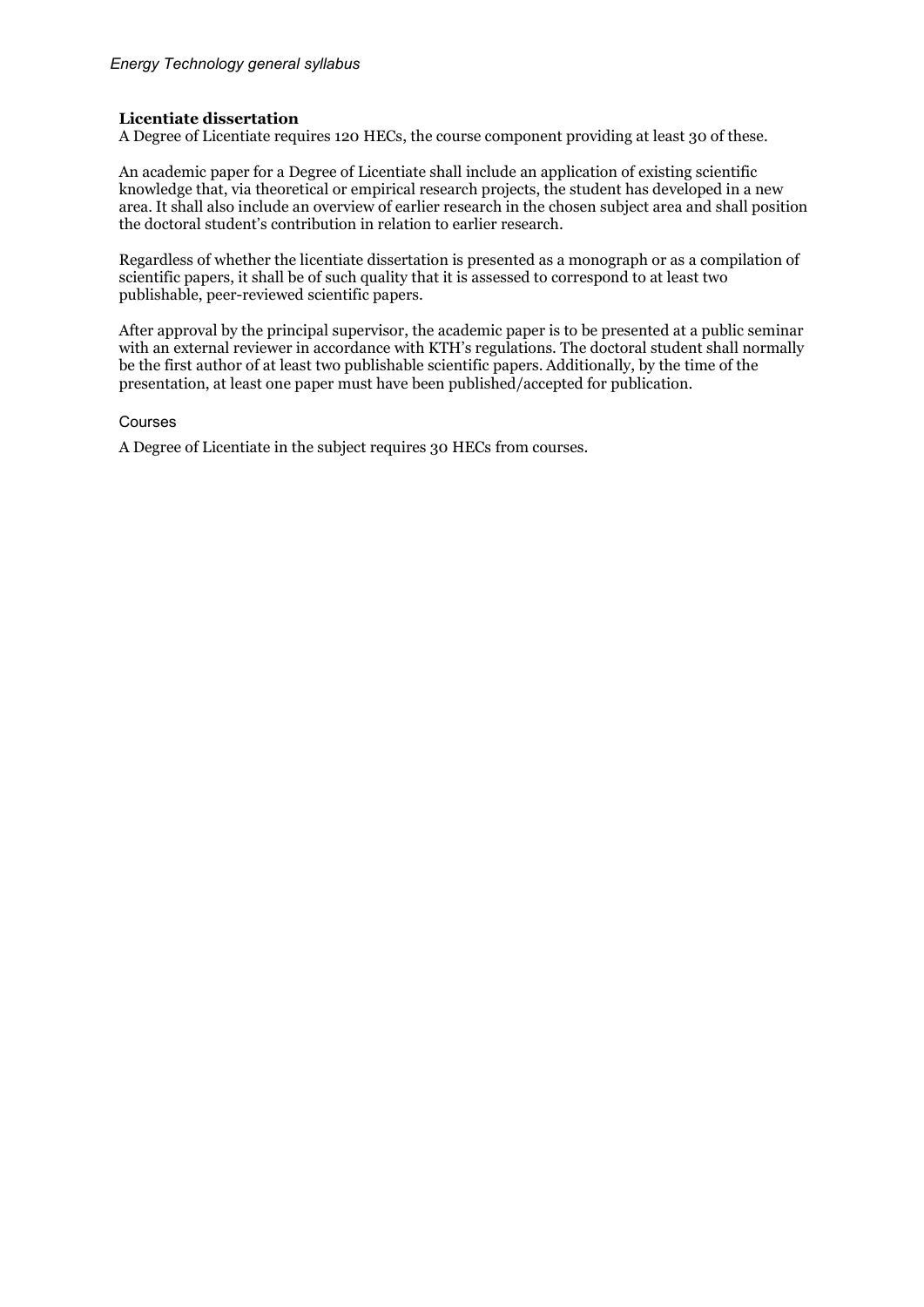#### *Appendix*

*Qualitative targets (KTH's objectives included therein), as per the Higher Education Ordinance (Appendix 2 – Qualifications Ordinance) for concretising the subject and how the programme is structured to support the attainment of goals (targets and objectives) by doctoral students.*

#### **Degree of Doctor**

| Qualitative targets as per the<br><b>Higher Education Ordinance</b>                                                                                                                                                                                                                                                | Concretisation and adaptation of<br>targets to the third-cycle subject                                                                                                                                                                                                                                                                                                                                                                                                                                                     | <b>Programme elements for</b><br>promoting goal attainment                                                                                                                                                                                           |
|--------------------------------------------------------------------------------------------------------------------------------------------------------------------------------------------------------------------------------------------------------------------------------------------------------------------|----------------------------------------------------------------------------------------------------------------------------------------------------------------------------------------------------------------------------------------------------------------------------------------------------------------------------------------------------------------------------------------------------------------------------------------------------------------------------------------------------------------------------|------------------------------------------------------------------------------------------------------------------------------------------------------------------------------------------------------------------------------------------------------|
| (Appendix 2 - Qualifications                                                                                                                                                                                                                                                                                       | area                                                                                                                                                                                                                                                                                                                                                                                                                                                                                                                       |                                                                                                                                                                                                                                                      |
| Ordinance)                                                                                                                                                                                                                                                                                                         |                                                                                                                                                                                                                                                                                                                                                                                                                                                                                                                            |                                                                                                                                                                                                                                                      |
| For a Degree of Doctor, the<br>doctoral student shall:                                                                                                                                                                                                                                                             |                                                                                                                                                                                                                                                                                                                                                                                                                                                                                                                            |                                                                                                                                                                                                                                                      |
| Demonstrate: wide expertise in,<br>and a systematic understanding<br>of, the research domain; and,<br>deep and current specialist<br>knowledge in a delimited part of<br>the research domain.                                                                                                                      | It is considered that this goal is attained<br>by taking part in third-cycle courses and<br>reading and following relevant scientific<br>literature. Goal attainment can be<br>checked via, for example: the writing of<br>scientific papers (in the form of<br>submissions for conferences and<br>journals) and the doctoral thesis; and,<br>the presentation and discussion (at<br>conferences and seminars) of own and<br>others' research results.                                                                     | Participation in: third-cycle<br>courses; the literature survey<br>course (MJ3118); the research<br>seminar course (MJ3122); and,<br>specialisation courses.<br>Writing conference and journal<br>submissions.                                       |
| Demonstrate familiarity with<br>scientific methodology in general<br>and the specific research<br>domain's methods in particular.                                                                                                                                                                                  | It is considered that this goal is attained<br>and checked via, for example: taking<br>part in relevant third-cycle courses; and,<br>in thesis work and scientific papers,<br>identifying and using current (for the<br>area) methods in solving proposed<br>research issues.                                                                                                                                                                                                                                              | Participation in relevant third-<br>cycle courses regarding research<br>methodology, e.g. "theory of<br>knowledge and research<br>methodology" (AK3014) or<br>equivalent. The "persevering<br>researcher" course (AK3015).                           |
| Demonstrate an aptitude for<br>scientific analysis and synthesis,<br>as well as for independent<br>critical examination and<br>assessment of new and complex<br>phenomena, issues and<br>situations.                                                                                                               | It is considered that this goal is<br>attained and checked via, for example,<br>having: identified not previously<br>observed phenomena and, as a result<br>thereof, proposed new research issues;<br>contributed a scientific explanation;<br>and, drawn relevant conclusions in<br>scientific papers and conference<br>submissions that the doctoral student<br>has written/co-written.                                                                                                                                  | Writing for, and taking part in,<br>international conferences.<br>Writing journal submissions.<br>Taking part in research seminars<br>at the Department of Energy<br>Technology.<br>Presenting research results in the<br>midway and final seminars. |
| Demonstrate an ability to<br>critically, independently,<br>creatively and with scientific<br>precision identify and formulate<br>issues as well as plan and use<br>appropriate methods to conduct<br>research and other advanced<br>assignments within given time<br>frames and examine and<br>evaluate this work. | It is considered that this goal is attained<br>and checked via, for example: critical<br>examination of work in the domain<br>(summarised in the scientific papers<br>that the doctoral student has<br>written/co-written and in the<br>licentiate/doctoral thesis); and, based<br>on the foregoing knowledge,<br>appropriate choice of methodology for<br>solving proposed research issues. The<br>final assessment of goal attainment here<br>is made by the examining committee at<br>the public defence of the thesis. | Writing conference and journal<br>submissions. Reading the course<br>literature survey. Presenting<br>research results in the midway<br>and final seminars. Writing a<br>doctoral thesis.                                                            |
| Via a thesis, demonstrate an<br>ability to significantly<br>contribute, through own<br>research, to knowledge<br>development.                                                                                                                                                                                      | It is considered that this goal is attained<br>and checked via a thesis approved by an<br>examining committee.                                                                                                                                                                                                                                                                                                                                                                                                             | It is considered that this goal is<br>attained and checked via a thesis<br>approved by an examining<br>committee.                                                                                                                                    |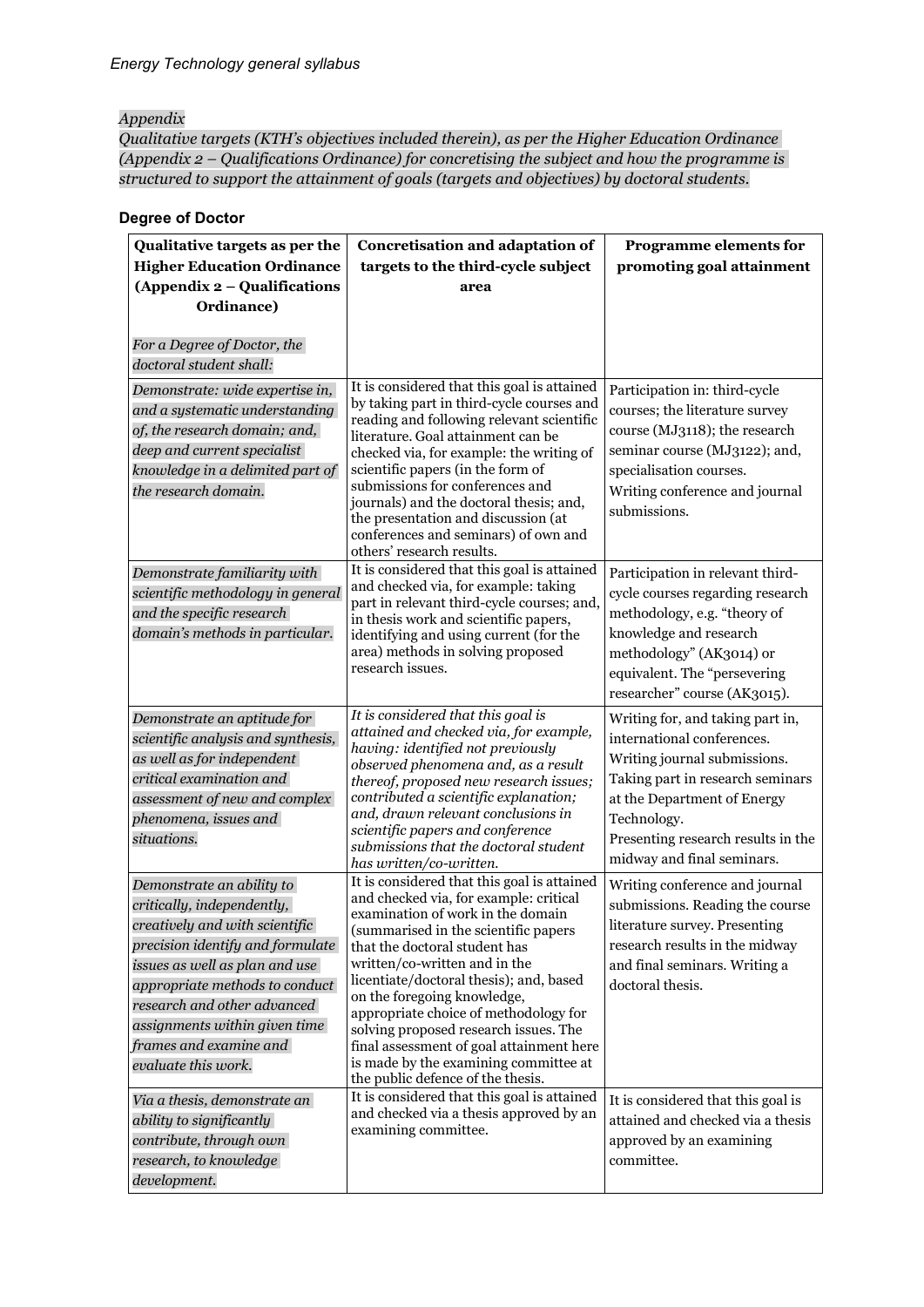| Qualitative targets as per the<br><b>Higher Education Ordinance</b><br>(Appendix 2 – Qualifications<br>Ordinance)                                                                                                                                         | Concretisation and adaptation of<br>targets to the third-cycle subject<br>area                                                                                                                                                                                                                                                                                                                                                                                                                                                                                                                                                                                                                | <b>Programme elements for</b><br>promoting goal attainment                                                                                                                                                                        |
|-----------------------------------------------------------------------------------------------------------------------------------------------------------------------------------------------------------------------------------------------------------|-----------------------------------------------------------------------------------------------------------------------------------------------------------------------------------------------------------------------------------------------------------------------------------------------------------------------------------------------------------------------------------------------------------------------------------------------------------------------------------------------------------------------------------------------------------------------------------------------------------------------------------------------------------------------------------------------|-----------------------------------------------------------------------------------------------------------------------------------------------------------------------------------------------------------------------------------|
| For a Degree of Doctor, the<br>doctoral student shall:                                                                                                                                                                                                    |                                                                                                                                                                                                                                                                                                                                                                                                                                                                                                                                                                                                                                                                                               |                                                                                                                                                                                                                                   |
| Demonstrate an ability, in both<br>national and international<br>contexts, to authoritatively<br>present and discuss, orally and<br>in writing, research and research<br>results in dialogues with the<br>scientific community and society<br>in general. | It is considered that this goal is attained<br>via, for example: presentations at<br>scientific conferences; and/or,<br>presentations in an industrial context. It<br>is considered that it is attained and<br>checked via a thesis that is defended in<br>public and approved by an examining<br>committee.                                                                                                                                                                                                                                                                                                                                                                                  | Writing and presenting<br>conference submissions<br>nationally and internationally.<br>Writing popular science papers in<br>relevant national journals.                                                                           |
| Demonstrate an ability to<br>identify further knowledge<br>needs.                                                                                                                                                                                         | It is considered that this goal is attained<br>via, for example, the need for new<br>knowledge having been identified and<br>having led to proposals for new<br>research.<br>To a certain extent, this is documented<br>in scientific papers and should be<br>discussed in the thesis.                                                                                                                                                                                                                                                                                                                                                                                                        | In connection with writing<br>scientific papers and a thesis.                                                                                                                                                                     |
| Demonstrate the potential<br>(within research, education and<br>other advanced, professional<br>contexts) to contribute to societal<br>development and others'<br>learning.                                                                               | It is considered that this goal is attained<br>via, for example: teaching in first and<br>second-cycle education or in company<br>presentations; contributing to<br>supervision of degree projects; or,<br>transferring knowledge to any industrial<br>partners.                                                                                                                                                                                                                                                                                                                                                                                                                              | Teaching in first and second-<br>cycle education. Supervising<br>bachelor and master degree<br>projects.<br>Transferring knowledge to<br>industrial partners. Writing<br>popular science papers in<br>relevant national journals. |
| Demonstrate intellectual<br>independence and scientific<br>probity as well as an ability to<br>assess research ethicality.                                                                                                                                | It is considered that this goal is attained<br>via ethical aspects having been assessed<br>and discussed with the supervisor (to<br>the extent that this has been relevant in<br>selecting and framing research<br>problems). A case in point is<br>collaborations with the military<br>industry.<br>The impact the research results will<br>have on society in general should be<br>discussed when selecting a research<br>project.<br>Intellectual independence is made<br>evident through the research student's<br>own initiatives being clearly explained<br>in the thesis. Scientific probity is<br>checked via, for example, the plagiarism<br>check to which the thesis is subjected. | Discussion of the structuring of<br>research projects.<br>The research student's input is<br>presented in the thesis. The<br>thesis is checked for plagiarism.                                                                    |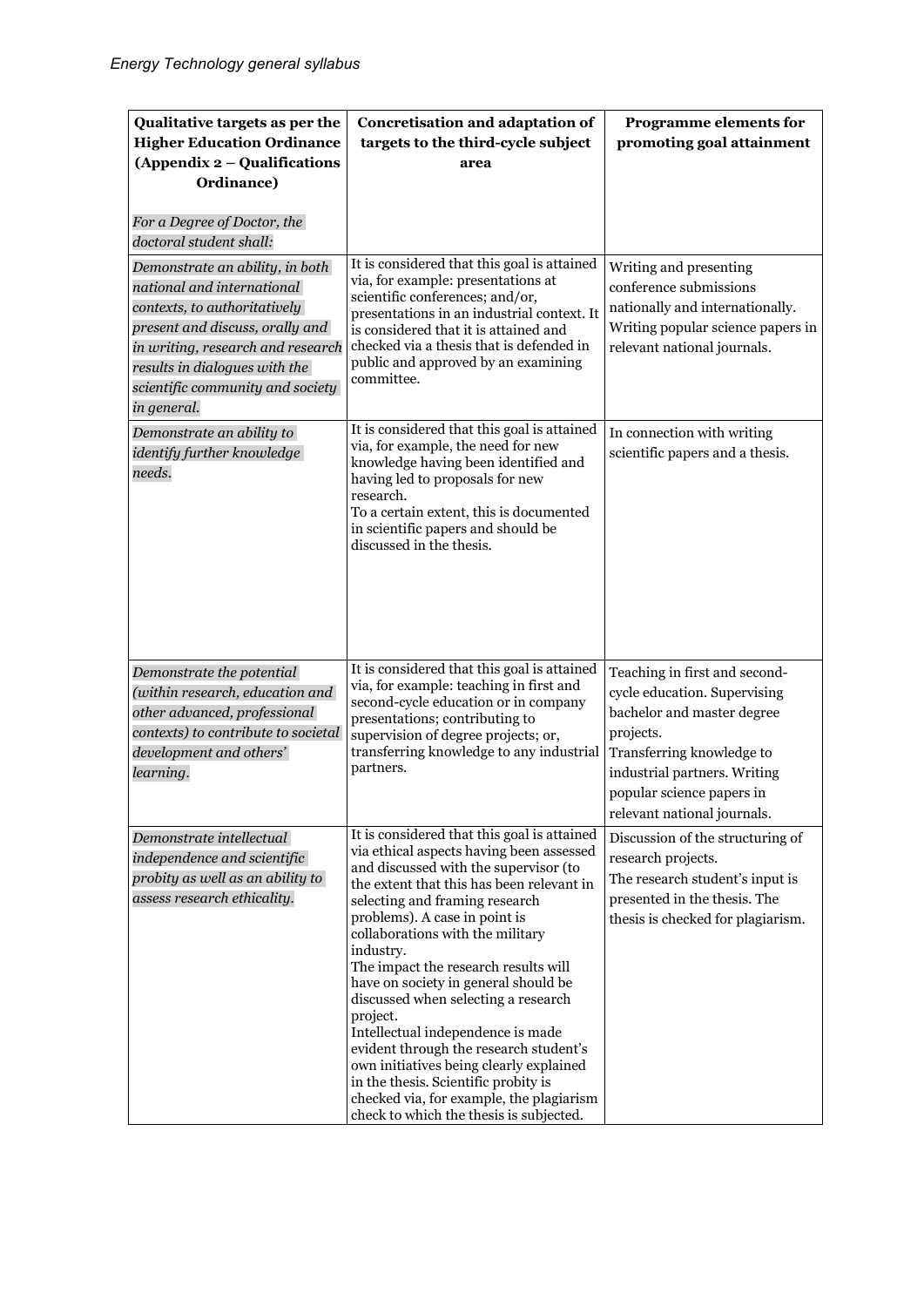| Qualitative targets as per the<br><b>Higher Education Ordinance</b><br>(Appendix 2 - Qualifications<br>Ordinance)                                                                                                  | Concretisation and adaptation of<br>targets to the third-cycle subject<br>area                                                                                                                                                                                                                                                                                                                                                                                                                                                                                                                                                                                                                                                                                                                                                                                                                                                                                                                                                                                                                                                                                                                                                                                                                                                                                                                    | Programme elements for<br>promoting goal attainment                                                                                                                                                                                                                                                                                                                                                                                  |
|--------------------------------------------------------------------------------------------------------------------------------------------------------------------------------------------------------------------|---------------------------------------------------------------------------------------------------------------------------------------------------------------------------------------------------------------------------------------------------------------------------------------------------------------------------------------------------------------------------------------------------------------------------------------------------------------------------------------------------------------------------------------------------------------------------------------------------------------------------------------------------------------------------------------------------------------------------------------------------------------------------------------------------------------------------------------------------------------------------------------------------------------------------------------------------------------------------------------------------------------------------------------------------------------------------------------------------------------------------------------------------------------------------------------------------------------------------------------------------------------------------------------------------------------------------------------------------------------------------------------------------|--------------------------------------------------------------------------------------------------------------------------------------------------------------------------------------------------------------------------------------------------------------------------------------------------------------------------------------------------------------------------------------------------------------------------------------|
| For a Degree of Doctor, the<br>doctoral student shall:                                                                                                                                                             |                                                                                                                                                                                                                                                                                                                                                                                                                                                                                                                                                                                                                                                                                                                                                                                                                                                                                                                                                                                                                                                                                                                                                                                                                                                                                                                                                                                                   |                                                                                                                                                                                                                                                                                                                                                                                                                                      |
| Demonstrate specialised insight<br>into the possibilities and<br>limitations of the discipline, its<br>societal role and the<br>responsibility people bear for<br>how it is used.                                  | By taking part in and monitoring<br>discussions and debates in the local<br>scientific environment (the department)<br>and in a wider context.                                                                                                                                                                                                                                                                                                                                                                                                                                                                                                                                                                                                                                                                                                                                                                                                                                                                                                                                                                                                                                                                                                                                                                                                                                                    | Discussing, in research seminars,<br>the discipline's possibilities and<br>limitations and monitoring<br>debates at national and<br>international levels.                                                                                                                                                                                                                                                                            |
| (KTH's objectives for ESD)<br>Demonstrate knowledge of, and<br>an ability to make, relevant<br>environmental and ethical<br>decisions in order to be able to<br>contribute to sustainable societal<br>development. | Doctoral students shall be made aware<br>of how knowledge in the energy field<br>(the Energy Technology third-cycle<br>subject area) can be used to contribute<br>to the development of an ecologically,<br>technically, socially and economically<br>sustainable society. As an element in<br>third-cycle education, all the doctoral<br>programme's doctoral students shall<br>acquire knowledge and insights of and<br>into sustainability issues, in particular:<br>questions regarding the definition and<br>implications of sustainability; and, the<br>links to economic and institutional<br>issues when planning, financing and<br>managing various energy systems.<br>Several doctoral students shall have<br>sustainable development as a main or<br>subsidiary theme of their thesis<br>projects. All doctoral students shall be<br>examined on course components<br>relating to sustainability issues.<br>Additionally, opportunities for further<br>specialisation in the field shall be<br>reinforced via the programme's course<br>offerings. Doctoral students shall be<br>encouraged, and offered opportunities,<br>to participate in external conferences<br>and seminars where sustainable<br>development issues are discussed.<br>Doctoral students shall be given the<br>opportunity to influence how<br>sustainable development issues are<br>taken up in their programme. | All doctoral students shall study<br>at least one course on sustainable<br>development.<br>Doctoral students shall be<br>encouraged, and offered<br>opportunities, to participate in<br>external conferences and<br>seminars where sustainable<br>development issues are<br>discussed.<br>Doctoral students shall be given<br>the opportunity to influence how<br>sustainable development issues<br>are taken up in their programme. |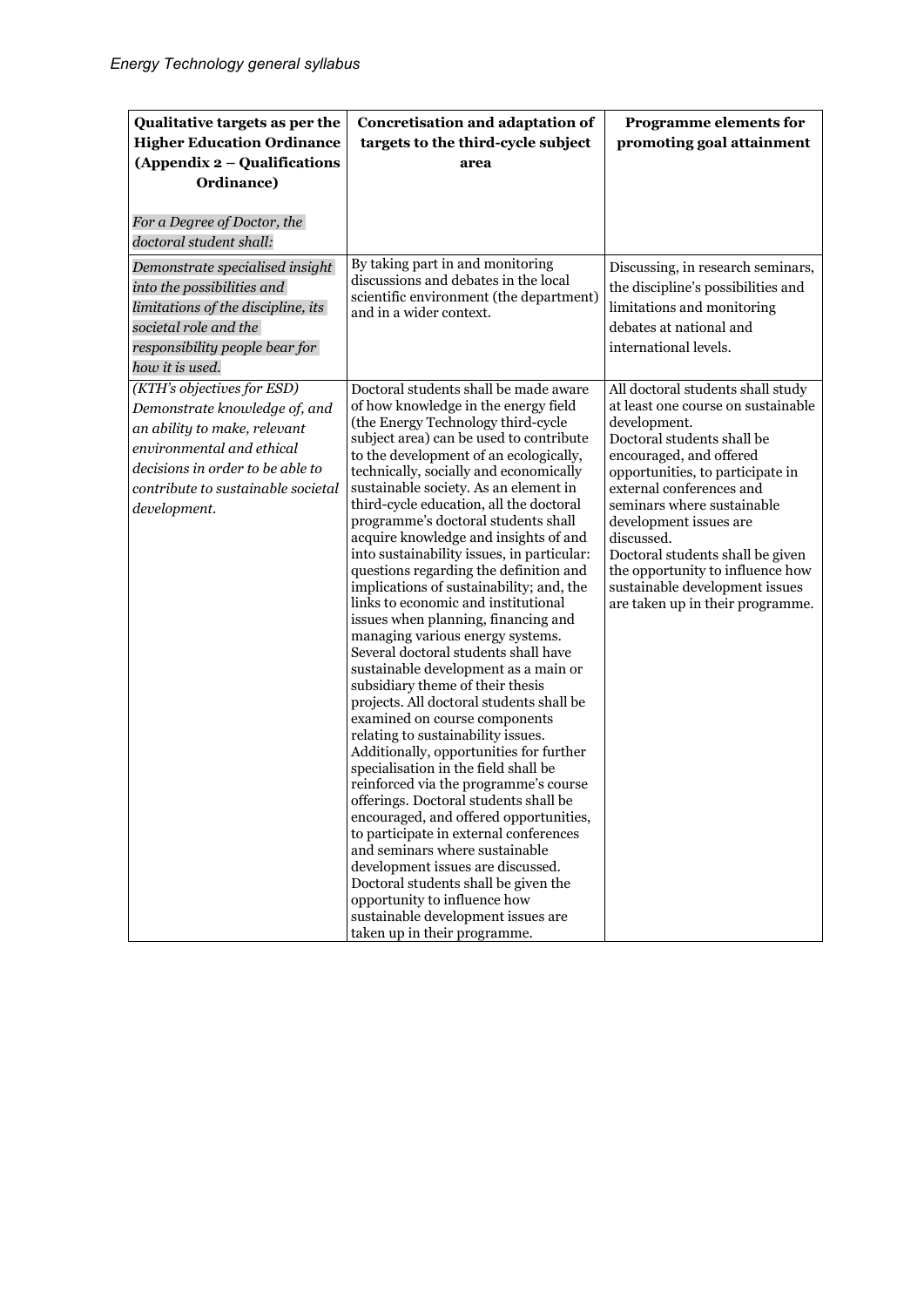# **Degree of Licentiate**

| Qualitative targets as per the<br><b>Higher Education Ordinance</b><br>(Appendix 2 – Qualifications<br>Ordinance)                                                                                                                                                                                                                                                                      | <b>Concretisation and adaptation</b><br>of targets to the third-cycle<br>subject area                                                                                                                                                                                                                                                                                                                                                                                                                                  | Programme elements for<br>promoting goal attainment                                                                                                                                                                                                                                                                                                            |
|----------------------------------------------------------------------------------------------------------------------------------------------------------------------------------------------------------------------------------------------------------------------------------------------------------------------------------------------------------------------------------------|------------------------------------------------------------------------------------------------------------------------------------------------------------------------------------------------------------------------------------------------------------------------------------------------------------------------------------------------------------------------------------------------------------------------------------------------------------------------------------------------------------------------|----------------------------------------------------------------------------------------------------------------------------------------------------------------------------------------------------------------------------------------------------------------------------------------------------------------------------------------------------------------|
| For a Degree of Licentiate,<br>doctoral students shall:<br>Demonstrate knowledge and<br>understanding in the research<br>domain (current specialist<br>knowledge in a delimited part of<br>this included therein) and<br>specialised knowledge of scientific<br>methodology in general and the<br>specific research domain's<br>methods in particular.                                 | It is considered that this goal is<br>attained via: taking part in third-<br>cycle courses; studying and<br>monitoring relevant scientific<br>literature; and, identifying and using<br>current (for the area) methods in<br>solving proposed research issues.<br>Goal attainment can be checked via:<br>the writing of scientific papers,<br>conference submissions and<br>licentiate dissertations; and, the<br>ability to present and discuss (at<br>conferences and seminars) own and<br>others' research results. | Participation in third-cycle courses<br>(e.g. specialisation courses, research<br>skills courses and complementary<br>courses). Participation in relevant<br>third-cycle courses regarding<br>research methodology, e.g. "theory<br>of knowledge and research<br>methodology" (AK3014), or<br>equivalent, and the "persevering<br>researcher" course (AK3015). |
| Demonstrate an ability to<br>critically, independently,<br>creatively and with scientific<br>precision identify and formulate<br>issues as well as plan and use<br>appropriate methods to conduct a<br>limited research project and other<br>advanced assignments within<br>given time frames and, thereby, to<br>contribute to knowledge<br>development and to evaluate this<br>work. | It is considered that this goal is<br>attained and checked via: critical<br>examination of earlier work in the<br>area (as summarised in literature<br>studies written/co-written by the<br>doctoral student and in the licentiate<br>dissertation); new research issues<br>proposed; and, based on the<br>foregoing knowledge, continuation<br>recommendations.                                                                                                                                                       | Studying the literature survey<br>course and writing conference and<br>journal submissions. Writing the<br>licentiate dissertation.                                                                                                                                                                                                                            |
| Demonstrate an ability, in both<br>national and international<br>contexts, to present and discuss,<br>orally and in writing, research<br>and research results in dialogues<br>with the scientific community and<br>society in general.                                                                                                                                                 | It is considered that this goal is<br>attained via, for example:<br>presentations at scientific<br>conferences; and/or, presentations<br>in an industrial context. It is<br>considered that it is attained and<br>checked via an academic paper that<br>is discussed at a licentiate seminar<br>and approved by an examiner.                                                                                                                                                                                           | Writing for, and presenting at,<br>scientific conferences and/or<br>presenting own research results to<br>industrial partners (or in an<br>industrial context) and presenting<br>the licentiate dissertation at the<br>licentiate seminar.                                                                                                                     |
| Demonstrate the skills necessary<br>to independently participate in<br>research and development work<br>and to work independently in<br>other advanced operations.                                                                                                                                                                                                                     | It is considered that this goal is<br>attained via, for example: the need<br>for new knowledge having been<br>identified and having led to<br>proposals for new research; and, the<br>transferring of knowledge to any<br>industrial partners. To a certain<br>extent, this is documented in<br>scientific papers and should be<br>discussed in the licentiate<br>dissertation.                                                                                                                                        | Writing for, and presenting at,<br>scientific conferences and/or<br>presenting own research results to<br>industrial partners (or in an<br>industrial context) and presenting<br>the licentiate dissertation at the<br>licentiate seminar.                                                                                                                     |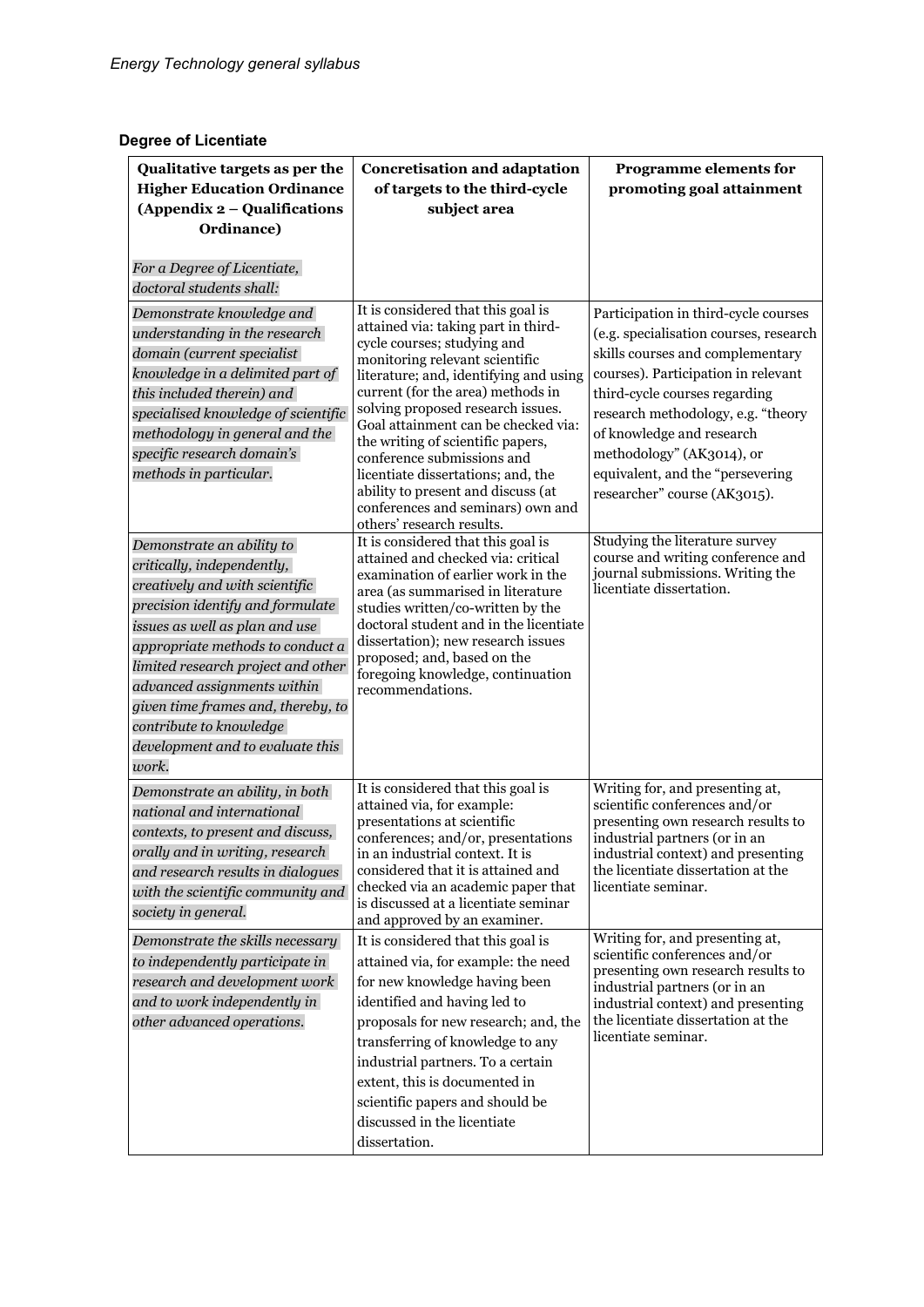| Qualitative targets as per the<br><b>Higher Education Ordinance</b><br>(Appendix 2 – Qualifications<br>Ordinance)<br>For a Degree of Licentiate,<br>doctoral students shall: | <b>Concretisation and adaptation</b><br>of targets to the third-cycle<br>subject area                                                                                                                                                                                                                                                                                                                          | Programme elements for<br>promoting goal attainment                                                                                                                                                                                                                                                    |
|------------------------------------------------------------------------------------------------------------------------------------------------------------------------------|----------------------------------------------------------------------------------------------------------------------------------------------------------------------------------------------------------------------------------------------------------------------------------------------------------------------------------------------------------------------------------------------------------------|--------------------------------------------------------------------------------------------------------------------------------------------------------------------------------------------------------------------------------------------------------------------------------------------------------|
| Demonstrate an ability to assess<br>research ethicality in own<br>research.                                                                                                  | It is considered that this goal is<br>attained via ethical aspects having<br>been assessed and discussed with<br>the supervisor (to the extent that<br>this has been relevant in selecting<br>and framing research problems), e.g.<br>research collaborations with the<br>military industry.<br>The impact the research results will<br>have on society in general should be<br>discussed with the supervisor. | Discussion and structuring of<br>research projects, e.g. to what<br>extent we may work with the<br>military industry.                                                                                                                                                                                  |
| Demonstrate insight into the<br>possibilities and limitations of the<br>discipline, its societal role and the<br>responsibility people bear for how<br>it is used.           | By taking part in and monitoring<br>discussions and debates in the local<br>scientific environment (the<br>department) and in a wider context.                                                                                                                                                                                                                                                                 | By taking part in and monitoring<br>discussions and debates in the local<br>scientific environment (the<br>department) and in a wider context.<br>Recommending that doctoral<br>students study courses on research<br>skills, e.g. "theory of knowledge and<br>research methodology" or<br>equivalent. |
| Demonstrate an ability to identify<br>his or her need for further<br>knowledge and take responsibility<br>for his or her own knowledge<br>development.                       | It is considered that this goal is<br>attained via, for example: the need<br>for new knowledge having been<br>identified and having led to<br>proposals for new research; or,<br>participation in third-cycle courses<br>or workshops. To a certain extent,<br>this is documented in scientific<br>papers and should be discussed in<br>the licentiate dissertation.                                           | Through presentations of his/her<br>research results at conferences and<br>internal seminars, the need for new<br>knowledge can be identified and<br>lead to proposals for new research.                                                                                                               |